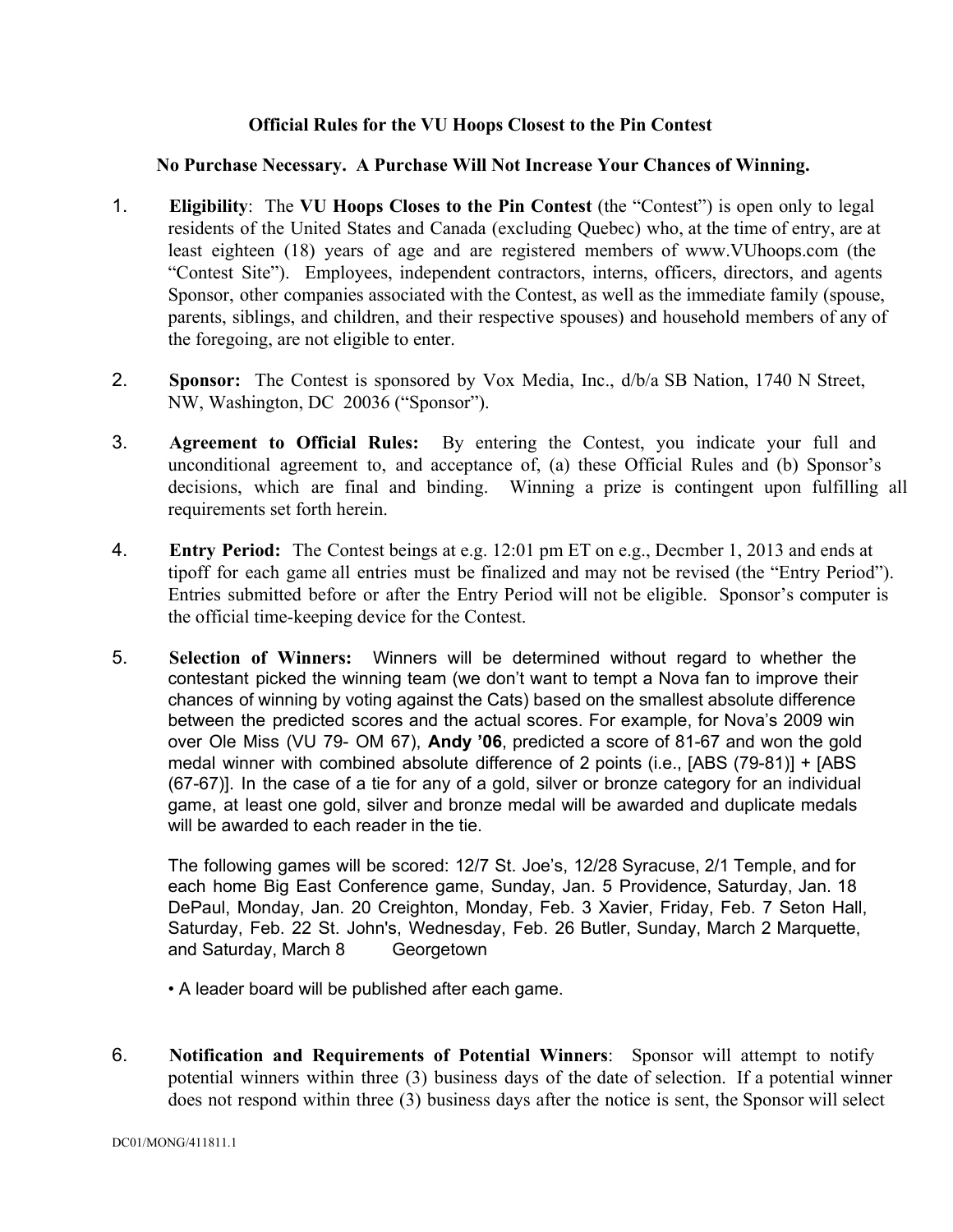an alternate potential winner in his/her place according to the Judging Criteria. Only three (3) alternate potential winners will be contacted. Except where prohibited, a potential winner may be required to complete and return an affidavit of eligibility and liability/publicity release. If a potential winner is a minor, his/her parent or legal guardian will be required to sign the documents on his/her behalf. If a potential winner fails to sign and return these documents within the required time period, an alternate potential winner may be selected in his/her place according to the Judging Criteria. Only three (3) alternate potential winners may be contacted.

- 7. **Prize(s):** *Quantity of Prizes:* One (1) Grand Prize winner *Grand Prize: e.g., \$50 gift certificate to Football Fanatics*. *ARV of Grand Prize:* \$ 50 USD.. A winner is responsible for paying any applicable income taxes and any and all other costs and expenses not listed above. Any prize details not specified above will be determined by Sponsor in its sole discretion. A prize may not be transferred and must be accepted as awarded. You may not request cash or a substitute prize; however, Sponsor reserves the right to substitute a prize with another prize of equal or greater value if the prize is not available for any reason, as determined by Sponsor in its sole discretion.
- 8. **General Conditions:** In the event that the operation, security, or administration of the Contest is impaired in any way for any reason, including, but not limited to fraud, virus, or other technical problem, Sponsor may, in its sole discretion, either: (a) suspend the Contest to address the impairment and then resume the Contest in a manner that best conforms to the spirit of these Official Rules; or (b) award the prize(s) according to the procedures set forth above from among the eligible entries received up to the time of the impairment. Sponsor reserves the right in its sole discretion to disqualify any individual it finds to be tampering with the entry process or the operation of the Contest or to be acting in violation of these Official Rules or in an unsportsmanlike or disruptive manner. Any attempt by any person to undermine the legitimate operation of the Contest may be a violation of criminal and civil law, and, should such an attempt be made, Sponsor reserves the right to seek damages from any such person to the fullest extent permitted by law. Failure by Sponsor to enforce any term of these Official Rules shall not constitute a waiver of that provision. Proof of sending any communication to Sponsor by mail shall not be deemed proof of receipt of that communication by Sponsor. In the event of a dispute as to any online entry, the authorized account holder of the email address used to enter will be deemed to be the participant. The "authorized account holder" is the natural person who is assigned to an email address by an Internet access provider, online service provider, or other organization responsible for assigning email addresses for the domain associated with the submitted e-mail address. The Contest is subject to federal, state, and local laws and regulations and is void where prohibited.
- 9. **Release and Limitations of Liability:** By participating in the Contest, you agree to release and hold harmless Sponsor, its parent, subsidiaries, affiliates, and each of their respective officers, directors, employees, and agents (the "Released Parties") from and against any claim or cause of action arising out of participation in the Contest or receipt or use of any prize, including, but not limited to: (a) unauthorized human intervention in the Contest; (b) technical errors related to computers, servers, providers, or telephone, or network lines; (c) printing errors; (d) lost, late, postage-due, misdirected, or undeliverable mail; (e) errors in the